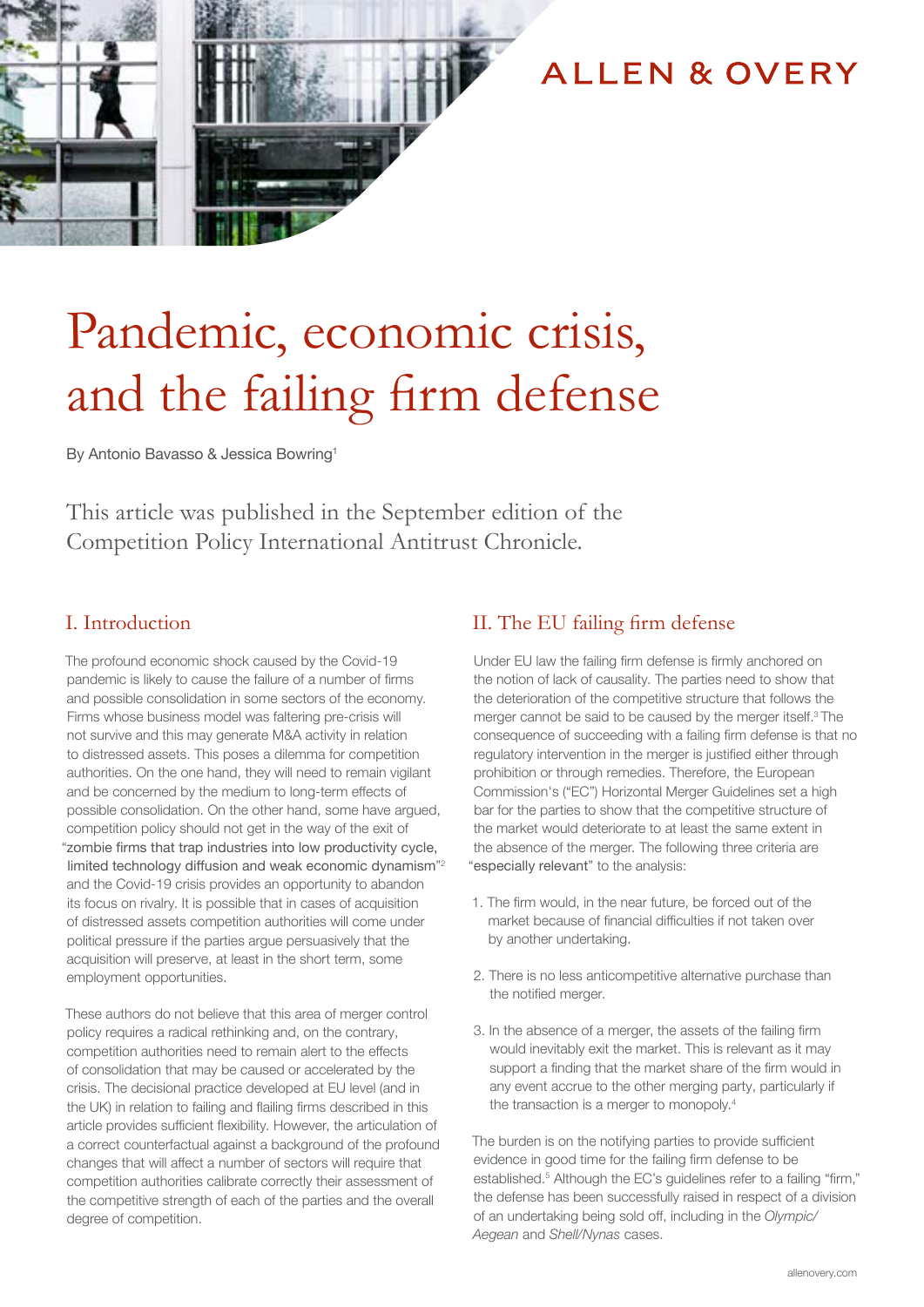The evidential burden is understandably high and this is perhaps best illustrated in the two *Olympic/Aegean* cases. In 2011, the EC prohibited a transaction that would have brought Olympic Air and Aegean Airlines under common joint control,[6](#page-4-0) concluding that none of the three failing firm criteria applied to Olympic. Then, in 2013, the EC unconditionally cleared Aegean's acquisition of sole control over Olympic on the basis that the criteria were met.<sup>7</sup>

Taking each of the criteria in turn:

- (i) In relation to the prospect of exit, in 2011 the EC had looked at the financials of Olympic and its parent and concluded that in the absence of the transaction Olympic Air would most likely continue domestic operations and retrench from international operations rather than exit entirely.<sup>8</sup> In 2013, two years further into the Greek economic crisis, the EC examined the seller and target financials and internal documents as they then were. Based on the evidence, absent the transaction Olympic's parent was likely to be unable to continue to support Olympic<sup>9</sup> and in any case had no strategic or financial incentive to keep funding Olympic any further.<sup>[10](#page-4-0)</sup>
- (ii) As to potential less anticompetitive purchases, in 2011 the parties had been unable to provide evidence that another potential buyer had been sought or that there was no realistic prospect of a less anticompetitive purchaser.[11](#page-4-0) In 2013, the EC reviewed extensively the seller's emails to verify that no other purchasers had been interested. A credible alternative purchaser was unlikely to emerge in the immediate future in any event, since: (i) the Greek state had previously tried to sell Olympic four times and the only interested parties had been the seller of Olympic in this case and Aegean; (ii) the seller had had an incentive to find an alternative purchaser after the previous prohibition of the transaction; and (iii) the EC's market investigation also did not reveal any credible alternative purchaser.<sup>[12](#page-4-0)</sup>
- (iii) Olympic's main assets were its brand, air traffic rights and aircraft. In 2011, the EC was not satisfied that these would exit the market absent the transaction. The Olympic brand was attractive and likely to find a potential alternative buyer,<sup>[13](#page-4-0)</sup> Olympic's air traffic rights would have reverted back to the Greek state and been allocated to other airlines and Olympic's aircraft would likely have been leased by other Greek airlines.[14](#page-4-0) In 2013, the EC tested again what was likely to happen to these assets absent the transaction. 19 out of 20 market investigation respondents confirmed that they would not have been interested in acquiring the Olympic brand and its aircraft. The respondent that had expressed an interest raised considerable doubts as to its seriousness and credibility.<sup>[15](#page-4-0)</sup> As to Olympic's traffic rights, Aegean was the most likely candidate to acquire these on the routes that would otherwise have raised competition concerns.[16](#page-4-0) So, the EC was satisfied that, absent the transaction, the assets would have exited the market or been acquired by the acquirer in any event.

In clearing *Olympic/Aegean II* in 2013, the EC was keen to emphasize that the defense had only succeeded "under the particular and exceptional circumstances of the present case, which is characterised by the protracted adverse economic conditions in Greece, significant decline in passenger numbers on Greek domestic routes, historic unprofitability of Olympic without conceivable prospects for reversal in the near future, difficult finances of the parent company and its limited ability and incentive to further financially support Olympic…["17](#page-4-0)

The "especially relevant" criteria for the defense are not always applied precisely as they are expressed in the EC's Horizontal Merger Guidelines if it is clear that the more fundamental requirement that the merger itself does not cause competitive deterioration is met. *Shell/Nynas*, for example, did not involve a "failing" division strictly meeting the first of the criteria listed above, but rather a refinery that the seller had decided to close because of a combination of poor financial performance and strategic focus on other activities[.18](#page-4-0) Shell had a clear intention to close the refinery, substantiated by public and internal documents and consistent with what would be economically rational and was likely to shut the refinery unless it could sell it.[19](#page-4-0) Following an extensive review of internal correspondence as well as correspondence with a third party that had previously bid for the refinery, the EC concluded that the other criteria of the failing firm defense had been met. The exit of the assets in the counterfactual would have led to a reduction of EU production capacity and a likely increase in EU prices[.20](#page-4-0) The transaction was likely to lead to a capacity increase at the relevant refinery (based on detailed plans from Nynas), more competitive pressure and lower prices than in the counterfactual,<sup>21</sup> which was therefore "much worse for the competitive structure of the relevant markets than the reasonably foreseeable effects of the concentration."<sup>[22](#page-4-0)</sup> The EC cleared the transaction unconditionally.

Although the failing firm defense succeeded twice in 2013 (in *Shell/Nynas* and *Olympic/Aegean II*) we are not aware of the defense being raised successfully since and are only aware of one subsequent decision in which the EC even considered (and rejected) the defense. In 2018, the EC dismissed the parties' failing firm arguments in *Arcelormittal/Ilva* because it was at least the case that the second and third criteria in the EC's Horizontal Merger Guidelines had not been met. The seller had received an alternative binding offer from a less anticompetitive purchaser. The assets would also not have exited the market given their value; the notifying party had not in any case provided evidence that the market share of the failing firm would accrue to the other merging party.<sup>[23](#page-4-0)</sup>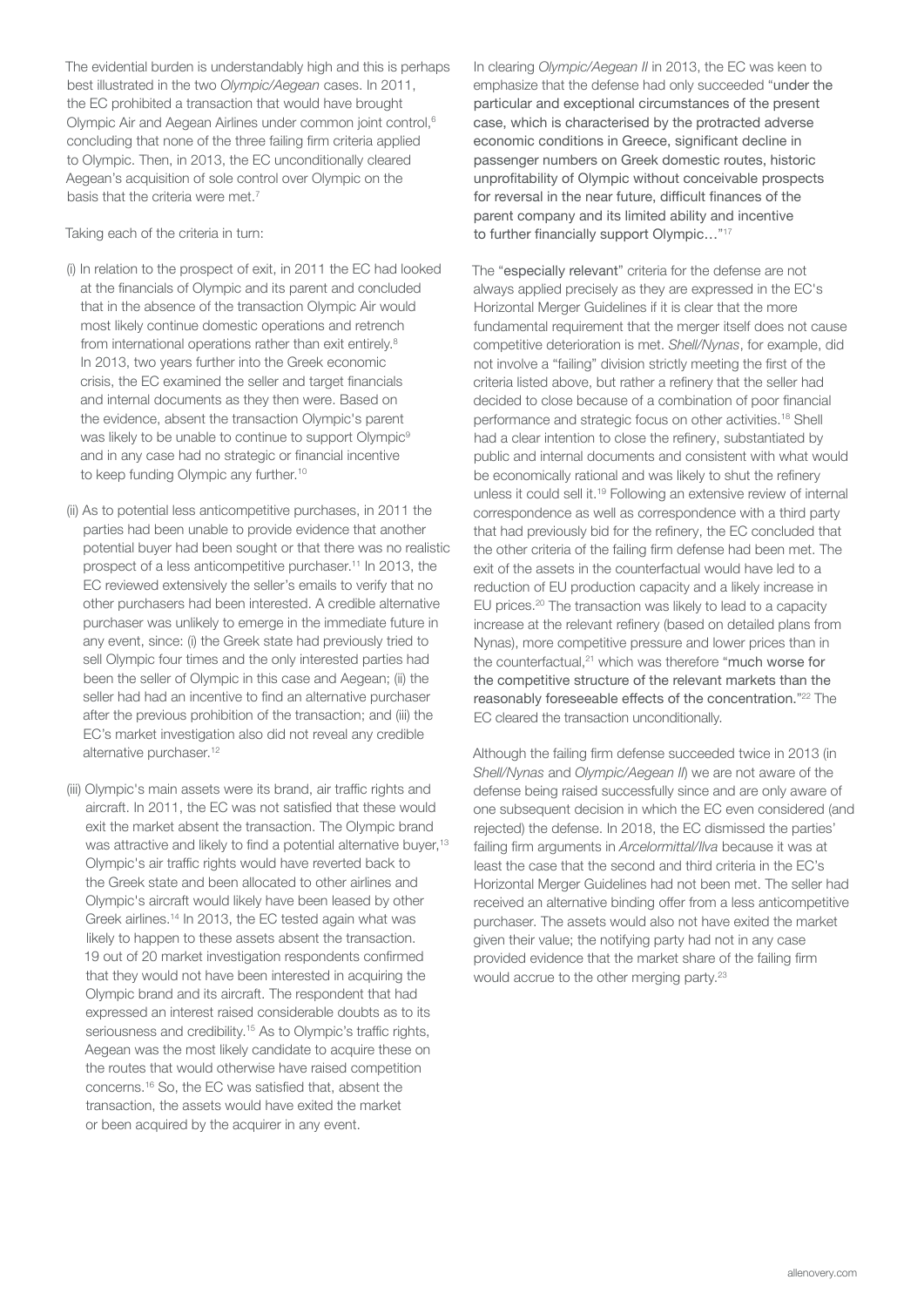## III. "Flailing" firms/divisions in EU merger control

Where a merging party is struggling but not failing or exiting, the EC may still adjust its counterfactual and/or competitive assessment to reflect the deteriorating competitive strength of the business. As with the failing firm defense, the EC makes adjustments on this basis only where there is clear evidence from the parties and market participants and sufficient certainty that the deterioration is not temporary.

In *KLM/Martinair*, for example, the EC concluded that the competitive constraint posed by Martinair would be eroded in the foreseeable future and the merger-specific effects of the transaction were therefore likely to be limited.<sup>24</sup> Martinair had been loss-making and the market investigation had indicated that its long-haul passenger operations were unsustainable. It appeared unlikely that Martinair's shareholders (KLM and Maersk) would, absent the transaction, invest to the extent necessary to restore its competitive strength.[2](#page-4-0)5

More recently, in *T-Mobile NL/Tele 2*, the EC considered evidence in relation to anticipated challenges facing the target, including the target's internal plans should the merger not materialize and concluded that in the absence of the transaction, the target's competitive strength would likely deteriorate. This in turn informed the EC's assessment of the target as not an important competitive force.<sup>26</sup>

We can expect to see more of these cases in the wake of Covid-19, and a prospective assessment of the long-term effects of the pandemic on some sectors is likely to be a challenge for competition authorities in a merger control context. The recent example of *Amazon/Deliveroo* in the UK provides a good illustration.

## IV. The UK exiting/failing firm defense

The UK Competition and Markets Authority ("CMA") applies broadly similar criteria to the EC in relation to exiting/failing firms and the authority has already been tested as to its application post Covid-19. As a result, the CMA recently restated the criteria for the defense to apply in its guidance on the assessment of UK mergers during Covid-19. These are:

- (i) Whether the firm would have exited (through failure or otherwise) absent the transaction.
- (ii) Whether there would have been an alternative purchaser for the firm or its assets. Any possible offer above the liquidation value of the assets will be regarded as a possible alternative offer for these purposes.
- (iii) What the impact of exit would be on competition compared to the competitive outcome that would arise from the acquisition.<sup>27</sup>

The third consideration had previously been phrased in the 2010 UK merger assessment guidelines as "what would have happened to the sales of the firm in the event of its exit.["2](#page-4-0)8 However, the CMA's more recent guidance clarifies that in practice it considers the broader impact of the firm's exit when making a comparison with the potential anticompetitive impact of a transaction.

In recent years, the exiting/failing firm defense has been considered more often in CMA decisions than EC decisions. Since January 2017, 13 final CMA decisions mention arguments that the target or part of the target would have exited the market absent the merger.<sup>[2](#page-4-0)9</sup> This could reflect a number of factors including the more volatile rise in corporate insolvencies in the UK compared to the rest of Europe in recent years<sup>30</sup> and/or difficulties that bigger players whose transactions may trigger EUMR thresholds may face in seeking to establish that they or one of their divisions are "failing." However, the merging parties have only been successful in establishing an "exiting firm" defense in two of those recent UK cases.<sup>[31](#page-4-0)</sup>

These two cases (*Cityjet/Aer Lingus* and *East Coast Buses/ East Coast operations of First Scotland East*) were cleared unconditionally at Phase I on the basis of straightforward evidence that met the CMA's criteria. Crucially, both cases were "exiting" rather than failing firm cases and the CMA was able to satisfy itself based on the evidence in both instances that the seller had taken the decision to exit the market without needing to assess the more complicated factual question of whether they were "failing." In *Cityjet/Aer Lingus*, the CMA did not mention in its decision the evidence the CMA had reviewed on the certainty of exit, but in *East Coast Buses*, the CMA confirmed it had reviewed internal documents that showed that as part of a wider restructuring, the seller had taken decisive action to cease the target's operations. In both cases the market investigation and available evidence showed no credible alternative purchaser was likely to exist (*East Coast Buses* had received a bid below liquidation value, but this was not credible). In both cases, the sales of the target were likely to accrue to the acquirer in the event of exit; *Cityjet/Aer Lingus* was a merger to monopoly in which Cityjet would otherwise redeploy its assets elsewhere, reducing capacity on the relevant market and in *East Coast Buses*, the acquirer was the only competitor likely to be able to move into the target's routes.<sup>32</sup>

The cases in which the defense has failed to get over the line show that the CMA carefully examines claims that there is no realistic less anticompetitive purchaser. In *Danspin/ Lawton Yarns,* the CMA denied the exiting firm defense where substantially less anticompetitive purchasers had made offers for the target at prices better than liquidation value.<sup>[33](#page-4-0)</sup> In *Medtronic/Animas*, the exiting firm defense was not available because the seller had not approached alternative purchasers and the CMA market investigation identified other willing buyers.<sup>[34](#page-4-0)</sup>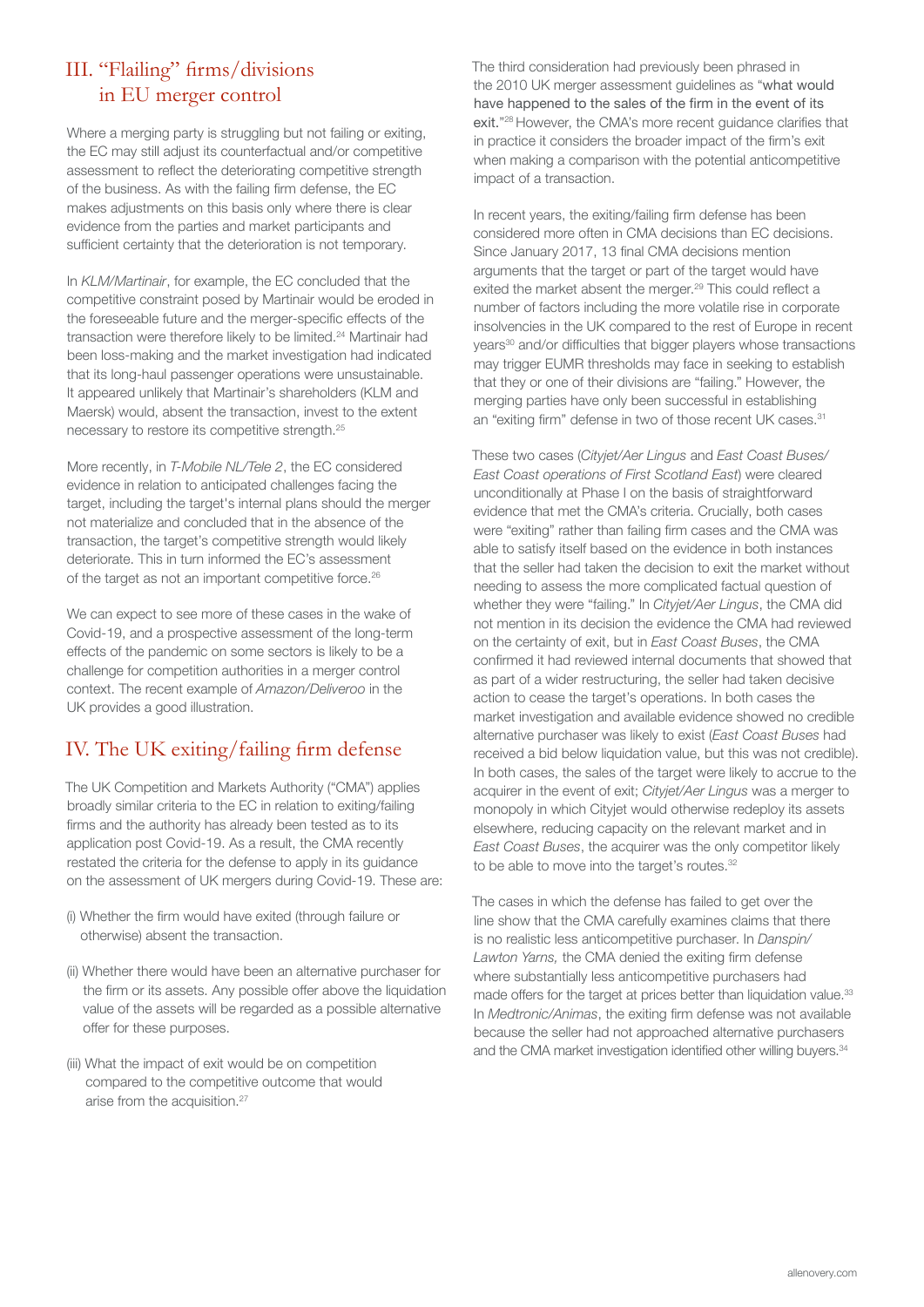For pipeline and future deals, the CMA has been keen to emphasize that the Covid-19 pandemic "has not brought about any relaxation of the standards by which mergers are assessed or the CMA's investigational standards."35 Failing or exiting firm claims by parties are "only likely to be accepted…. where supported by a material body of probative evidence, which the merging parties can expect the CMA to test thoroughly with both the merging parties and their advisers, as well as third parties."[36](#page-4-0)

It is clear that the hurdle is set high. Indeed, the CMA's provisional and final decisions in *Amazon/Deliveroo* show the breadth and depth of evidence required to establish a firm as "failing" and the challenges that may also be faced by other authorities. The CMA reviewed extensive internal documents and third-party advice to provisionally conclude in April 2020 (during the initial phase of UK lockdown) that without a very quick injection of additional funds, Deliveroo's directors would soon be obliged to declare it insolvent and that none of the alternative sources of funding available at the time of the transaction would have allowed it to survive. These provisional conclusions reflected a detailed assessment of the particular business model and funding requirements of Deliveroo as well as the stage that it was at in its funding cycle at the time of the transaction.[37](#page-4-0) The assessment included consideration of whether UK Government Covid-19 initiatives could have helped Deliveroo not to fail, applying similar logic to the Office of Fair Trading ("OFT") in *Lloyds/HBOS*, where the OFT found that the failing firm defense could not apply if the Government would not realistically have allowed a firm to fail.<sup>[38](#page-4-0)</sup> By way of contrast, the parties in *Just Eat/Hungryhouse* were not able to establish the failing firm defense because even though the target business was consistently loss-making, there was insufficient evidence that this would lead to closure of the target and the seller had already made plans for the year ahead that assumed the target would remain in business[.39](#page-4-0)

The *Amazon/Deliveroo* provisional decision also provides a helpful case study for the assessment the CMA will make to compare the counterfactual with the impact of a transaction. The potential anticompetitive effects that the CMA had identified were the possible disincentivizing of Amazon to re-enter – and compete aggressively in – the provision of online restaurant platforms in the UK and/or that both parties could be disincentivized to grow and improve their businesses in the nascent online convenience groceries market. In its April provisional findings, the CMA found that in the online food platforms market, exit by Deliveroo would result in significantly weaker competition over an extended period of time even if Amazon re-entered successfully, than if the transaction were to proceed.<sup>[40](#page-4-0)</sup>

However, by the time the CMA delivered its final *Amazon/ Deliveroo* report in August 2020 it concluded that the failing firm defense did not apply, although it still cleared the transaction, having reached a more positive conclusion on the effects of the transaction than it had expected in April. Fatally for the failing firm defense, in the intervening months between the CMA's provisional findings and its final report, Deliveroo performed significantly better than it had forecast. Demand for the services of Deliveroo and its competitors had improved, UK lockdown measures had eased, and funding markets had started to recover. Deliveroo's cashflow had moved from negative to

positive and afforded it more time to seek additional funding and rationalize its operations. In the absence of sufficient evidence to the contrary, the CMA concluded that the most likely counterfactual in the absence of the transaction was that Deliveroo would continue to compete and to be able to raise funds to do so.<sup>41</sup>

## V. "Flailing" firms/divisions in UK merger control

The CMA has signaled willingness to adopt a dynamic approach to the counterfactual and competitive assessment of a merger, including to adjust for a party becoming a weakened competitor during, or in the foreseeable future after, the CMA's review. It has said that this could include the impact of Covid-19 on a firm.[42](#page-4-0)

Merging parties have nonetheless only succeeded rarely in making "flailing firm" arguments in the UK. When they have succeeded this has only been achieved with significant supporting evidence. In *Muller/Dairy Crest*, for example, the CMA concluded the relevant counterfactual was a downsized target firm based on a thorough examination of the target's financials and internal documents as well as the parties' valuation of the business and views from market analysts.<sup>43</sup>

"Flailing firm" arguments most often fail for lack of sufficient certainty that the relevant party will be really be a weakened competitor in the foreseeable future. In *JD Sports/Footasylum*, the CMA rejected arguments that the impact of Covid-19 on Footasylum's ability to compete should be reflected in the counterfactual because it was uncertain that the effects described by the parties would endure.<sup>44</sup> The CMA also rejected arguments from the parties that its competitive assessment should reflect Footasylum becoming a weaker competitor as a result of Covid-19. It was not clear that the impact of Covid-19 would reduce materially the extent to which the parties were close competitors or increase materially the aggregate constraints posed by other retailers on the parties, at the time of the decision or in the foreseeable future.[45](#page-4-0)

#### VI. Conclusion

As the pandemic continues to play out, we will no doubt see more failing and flailing firm arguments put forward in merger control reviews. The EU and UK regimes have demonstrated a degree of flexibility to accommodate dynamic counterfactuals and competitive assessments and regulators may come under political pressure to exercise that flexibility. Moreover, at EU level the EC will be mindful of the General Court's recent *H3G UK/Three UK* judgment on the robust evidence required to demonstrate an "important competitive force.["4](#page-4-0)6 However, the uncertainty that this pandemic brings may present significant difficulties for those in some sectors who want to reflect its effects in a well-evidenced counterfactual. The *Amazon/Deliveroo* case is a cautionary tale about the risk of seeking to rely on failing firm arguments based on short-term considerations notwithstanding its happy ending for the parties.